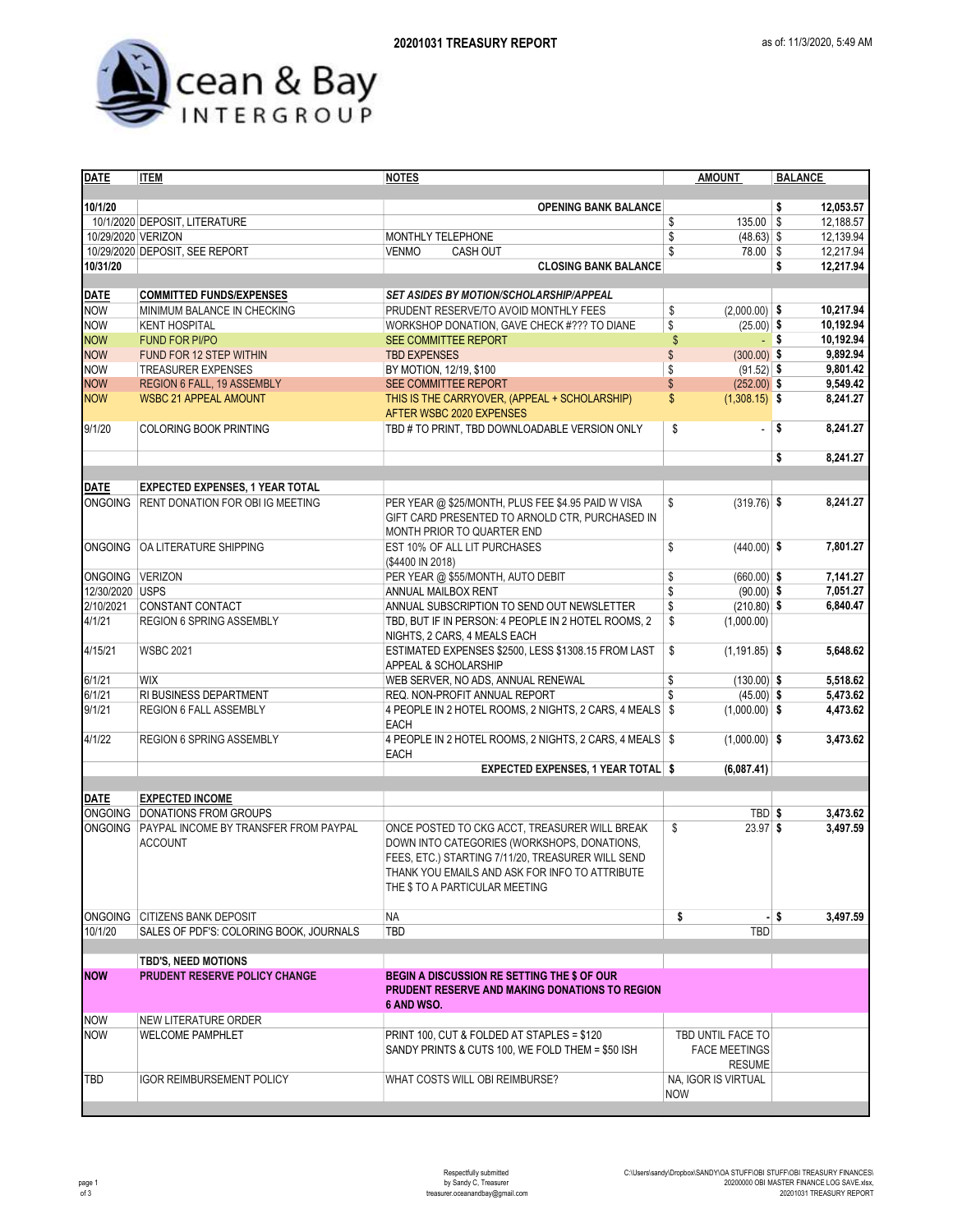

| DATE <b>ITEM</b>   |                                                                   | <b>NOTES</b>                                                                  |               | <b>AMOUNT</b>  |                                               |          | <b>BALANCE</b> |
|--------------------|-------------------------------------------------------------------|-------------------------------------------------------------------------------|---------------|----------------|-----------------------------------------------|----------|----------------|
| 1/1/19 PIPO        |                                                                   |                                                                               |               |                | <b>FUNDED BY MOTION 6/18</b>                  | ŝ.       | 58.00          |
|                    | 1/31/19 FUND FOR PI/PO                                            | last funded by motion, 1/19                                                   | \$            | 500.00         |                                               | \$       | 558.00         |
|                    | 3/31/19 EXPENSE                                                   | TBD, CHECK W JAY                                                              | \$            | (48.76)        |                                               | \$       | 509.24         |
|                    | 3/31/19 EXPENSE                                                   | TBD, CHECK W JAY                                                              | \$            | (122.38)       |                                               | \$       | 386.86         |
|                    | 3/31/19 EXPENSE                                                   | TBD, CHECK W JAY                                                              | $\mathbf{\$}$ | (2.06)         |                                               |          | 384.80         |
|                    | 3/31/19 EXPENSE                                                   | TBD, CHECK W JAY                                                              | $\mathbb{S}$  | (68.80)        |                                               | \$<br>\$ | 316.00         |
|                    |                                                                   |                                                                               |               |                |                                               |          |                |
|                    | 6/5/2019 BANK DEPOSIT                                             | REGION 6 GRANT FOR PI/PO                                                      | \$            | 1,200.00       |                                               |          | \$1,516.00     |
| 8/19/2019 O A INC  |                                                                   | PI/PO LITERATURE ORDER                                                        | \$            | (378.00)       |                                               |          | \$1,138.00     |
|                    | 505-891-2664 NM<br>5198                                           |                                                                               |               |                |                                               |          |                |
| 8/19/2019 O A INC  |                                                                   | PI/PO LITERATURE ORDER                                                        |               | (767.20)       |                                               | \$       | 370.80         |
|                    | 505-891-2664 NM<br>5198                                           |                                                                               |               |                |                                               |          |                |
|                    | 9/5/2019 DRI*PRINTING SERVI888-888-4211 CA PI/PO PRINTING ORDER   |                                                                               |               | (113.98)       |                                               | \$       | 256.82         |
|                    | 10/10/2019 JAY GALLIGAN                                           | TBD, CHECK W JAY                                                              |               | (67.36)        |                                               | \$       | 189.46         |
|                    | $(TOTAL FOR CK #2027 = 264.20)$                                   |                                                                               |               |                |                                               |          |                |
|                    | 10/10/2019 JAY GALLIGAN                                           | PI/PO REIMBURSE JAY FOR LABELS & ACRYLIC DISPLAYS                             | $\sqrt[6]{3}$ | (196.84)       |                                               | \$       | (7.38)         |
|                    | $(TOTAL FOR CK #2027 = 264.20)$                                   |                                                                               |               |                |                                               |          |                |
|                    |                                                                   |                                                                               |               |                |                                               |          |                |
|                    | 11/20/2019 EXCHANGE FEE                                           | <b>PI/PO EXPENSE</b>                                                          | \$            | (2.00)         |                                               | \$       | (9.38)         |
|                    | 11/20/2019 APP QR CODE GENERABIELEFELD                            | <b>PI/PO EXPENSE</b>                                                          | \$            | (66.51)        |                                               | \$       | (75.89)        |
| <b>1/1/19 PIPO</b> |                                                                   | TOTAL EXPENSES, EXCL SCHOLARSHIP \$                                           |               | (1,833.89)     | <b>REMAINING FUNDS \$</b>                     |          | (75.89)        |
|                    |                                                                   |                                                                               |               |                | (NEED MOTION, AND OR 2020 R6                  |          |                |
|                    |                                                                   |                                                                               |               |                | <b>SCHOLARSHIP)</b>                           |          |                |
|                    |                                                                   |                                                                               |               |                |                                               |          |                |
|                    | 1/1/19 REGION 6 FALL ASSEMBLY 2019                                |                                                                               |               |                | <b>SET ASIDE \$</b>                           |          | 600.00         |
|                    | 9/23/2019 DENNY'S #9394 Albany<br><b>NY</b>                       | REGION 6 FALL ASSEMBLY EXPENSE                                                | \$            | (28.49)        |                                               | \$       | 571.51         |
|                    | 9/23/2019 RED LION ALBANY<br><b>NY</b>                            | 9763 KARA/SANDY HOTEL ROOM, 2 NIGHTS                                          | \$            | (225.72)       |                                               | \$       | 345.79         |
|                    | 9/23/2019 WHOLEFDS ABN #10 1ALBANY                                | NY MEALS                                                                      | \$            | (7.57)         |                                               | \$       | 338.22         |
|                    | 9/23/2019 RED LION ALBANY<br><b>NY</b>                            | <b>5198 MEALS</b>                                                             | \$            | (7.56)         |                                               | \$       | 330.66         |
|                    |                                                                   |                                                                               |               |                |                                               |          |                |
|                    | 9/23/2019 CHILI'S COLONIE COLONIE<br><b>NY</b>                    | <b>MEALS</b>                                                                  | \$            | (44.02)        |                                               | \$       | 286.64         |
|                    | 10/3/2019 SANDY CURRY                                             | R6 FALL ASSEMBLY REIMBURSE SANDY FOR MILEAGE,                                 | \$            | (139.18)       | 2026                                          | \$       | 147.46         |
|                    |                                                                   | <b>TOLLS</b>                                                                  |               |                |                                               |          |                |
|                    | 10/10/2019 JAY GALLIGAN (TOTAL FOR CK #2027                       | R6 FALL ASSEMBLY REIMBURSE JAY FOR LUNCH TICKET                               | $\mathcal{S}$ | (319.76)       | 2027                                          | \$       | (172.30)       |
|                    | $= 264.20$                                                        |                                                                               |               |                |                                               |          |                |
|                    | 10/16/2019 CHUCK FARMER                                           | R6 FALL ASSEMBLY REIMBURSE CHUCK FOR JAY HOTEL                                | \$            | (56.43)        | 2025                                          | \$       | (228.73)       |
|                    |                                                                   | ROOM, 1 NIGHT                                                                 |               |                |                                               |          |                |
|                    | 11/3/20 REGION 6                                                  | REIMBURSE OBI FOR KARA SAT NIGHT HOTEL, PARTIAL                               | \$            | 90.43          |                                               |          | \$(138.30)     |
|                    |                                                                   | <b>MILEAGE</b>                                                                |               |                |                                               |          |                |
|                    | 12/30/20 DIANE COSTA                                              | REIMBURSE MILEAGE, HOTEL 1 NIGHT                                              | $\mathbf{\$}$ | (252.00)       | tbd, need Diane's Expense Report \$ (390.30)  |          |                |
|                    | 2/10/21 REGION 6 FALL ASSEMBLY 2019                               |                                                                               |               |                |                                               |          |                |
|                    |                                                                   | <b>TOTAL EXPENSES &amp; REIMBURSEMENTS \$</b>                                 |               | (990.30)       | REMAINING FUNDS \$ (390.30)                   |          |                |
|                    |                                                                   |                                                                               |               |                | (NEED MOTION)                                 |          |                |
|                    |                                                                   |                                                                               |               |                |                                               |          |                |
|                    | 10/3/20 REGION 6 FALL ASSEMBLY 2020                               | NA, ASSEMBLY WILL BE VIRTUAL                                                  |               |                | <b>SET ASIDE</b>                              |          |                |
|                    |                                                                   |                                                                               |               |                |                                               |          |                |
|                    | 1/1/19 WSBC 2020                                                  |                                                                               |               |                | <b>BALANCE \$ 367.35</b>                      |          |                |
|                    |                                                                   |                                                                               |               |                | <b>FROM LAST YEAR'S APPEAL</b>                |          |                |
|                    | 1/1/2020 WSBC SCHOLARSHIP FROM REGION                             | AWARD CONFIRMED BY EMAIL FROM R6, 10/24/19,                                   | $\frac{3}{2}$ |                | 1,000.00 RECEIVED                             |          | \$1,367.35     |
|                    | $6\phantom{.}6$                                                   | EXPENSE REPORT DUE 5/2/20 TO REGION 6 AFTER WSBC                              |               |                |                                               |          |                |
|                    |                                                                   |                                                                               |               |                |                                               |          |                |
| 1/13/2020 O A INC  | 505-891-2664 NM                                                   | 9 WSBC 20 REG FEE                                                             | \$            | (149.00) SPENT |                                               |          | \$1,218.35     |
|                    |                                                                   |                                                                               |               |                |                                               |          |                |
|                    |                                                                   | 1/14/2020 NATIONWIDE87797090877-970-9059 RI WSBC 20 EXPENSE: FLIGHT INSURANCE | \$            |                | (72.24) SPENT, NOT REFUNDABLE                 |          | \$1,146.11     |
|                    | 1/14/2020 SOUTHWEST 526215800-435-9792 TX WSBC 20 EXPENSE: FLIGHT |                                                                               | \$            |                | (137.00) SPENT, NOT REFUNDABLE                |          | \$1,009.11     |
|                    | 1/14/2020 SOUTHWEST                                               | 526215800-435-9792 TX WSBC 20 EXPENSE: FLIGHT                                 | \$            |                | (450.96) SPENT, NOT REFUNDABLE                | \$       | 558.15         |
|                    | 3/31/2020 WSBC 2020 APPEAL LETTER                                 | RECEIVED, AND HELD IN THE OBI CHEKCING ACOCUNT                                | \$            |                | 621.00 RECEIVED, AND HELD IN THE OBI CHEKCING |          | \$1,179.15     |
|                    |                                                                   |                                                                               |               |                | <b>ACOCUNT</b>                                |          |                |
| ONGOING O A INC    |                                                                   | REFUNDED WSBC REG FEE DUE TO CANCELATION                                      | \$            |                | 129.00 RECEIVED, REFUND FOR CANCELLED EVENT   |          | \$1,308.15     |
| ONGOING HOTEL      |                                                                   | <b>EVENT CANCELLED</b>                                                        | \$            |                | <b>NOT USED</b>                               |          | \$1,308.15     |
|                    | 4/1/2020 ADDL EXPENSES                                            | NO ADDL EXPENSE PER KARA                                                      | \$            |                | NO ADDL EXP AS EVENT WAS CANCELLED            |          | \$1,308.15     |
|                    | 6/30/2020 WSBC SCHOLARSHIP FROM REGION                            | RETURN? OR ROLLOVER TO 2021? TBD                                              | \$            |                | WAS \$1000, NOT REQUIRED TO RETURN IT,        |          | \$1,308.15     |
|                    | 6                                                                 | SUBTRACT AIRFARE AND RETURN BALANCE?                                          |               |                | USE FOR WSBC 21 INSTEAD                       |          |                |
|                    | <b>WSBC 2020</b>                                                  | <b>TOTAL EXPENSES, \$</b>                                                     |               |                | REMAINING IN FUND, \$1,308.15                 |          |                |
|                    |                                                                   |                                                                               |               | (680.20)       |                                               |          |                |
|                    |                                                                   | <b>EXCL SCHOLARSHIP</b>                                                       |               |                | <b>SET ASIDE FOR 2021</b>                     |          |                |
|                    |                                                                   |                                                                               |               |                |                                               |          |                |